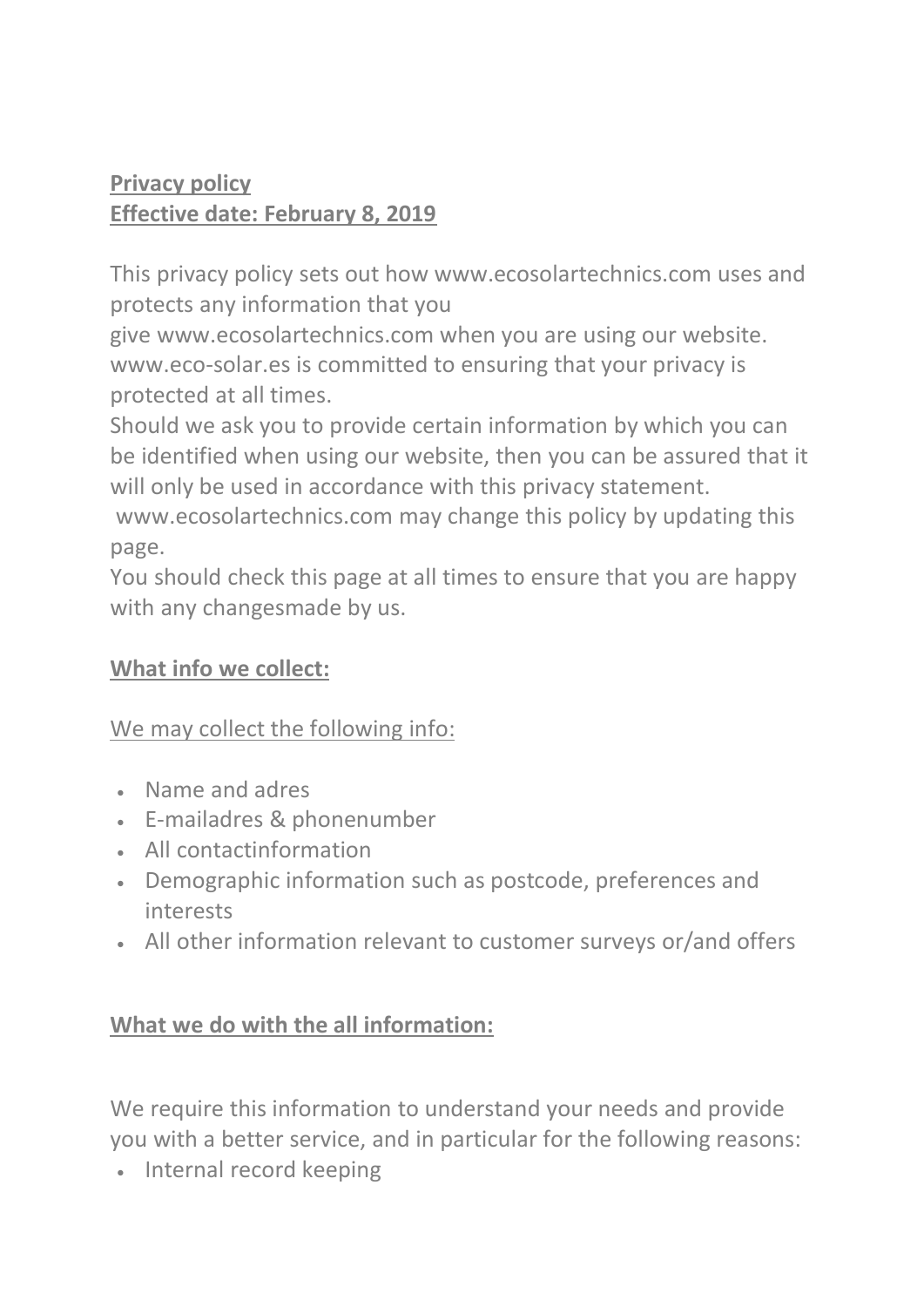- We may use the information to improve our products and services
- We may periodically send promotional emails about new products, special offers or other information which we think you may find interesting using the email address which you have provided
- We may also use your information to contact you for market research purposes.
- We can contact you by email, phone, fax or mail.
- We can use the information to customise our website according to your interestSecurity

We are committed to ensuring that all information is secure. In order to prevent unauthorised access or disclosure, we have put in place suitable physical, electronic and managerial procedures to safeguard and secure all information we collect online.

# **Cookies :**

A cookie is a small file which asks permission to be placed on your computer's hard drive. Once you agree, the file is added and the cookie helps analyse web traffic or lets you know when you visit a particular site. Cookies allow web applications to respond to you as an individual. The web application can tailor its operations to your needs, likes and dislikes by gathering and remembering information about your preferences.

We use traffic log cookies to identify which pages are being used. This helps us analyse data about webpage traffic and improve our website in order to tailor it to customer needs. We only use this information for statistical analysis purposes and then the data is removed from the system.

Overall, cookies help us provide you with a better website by enabling us to monitor which pages you find useful and which you do not.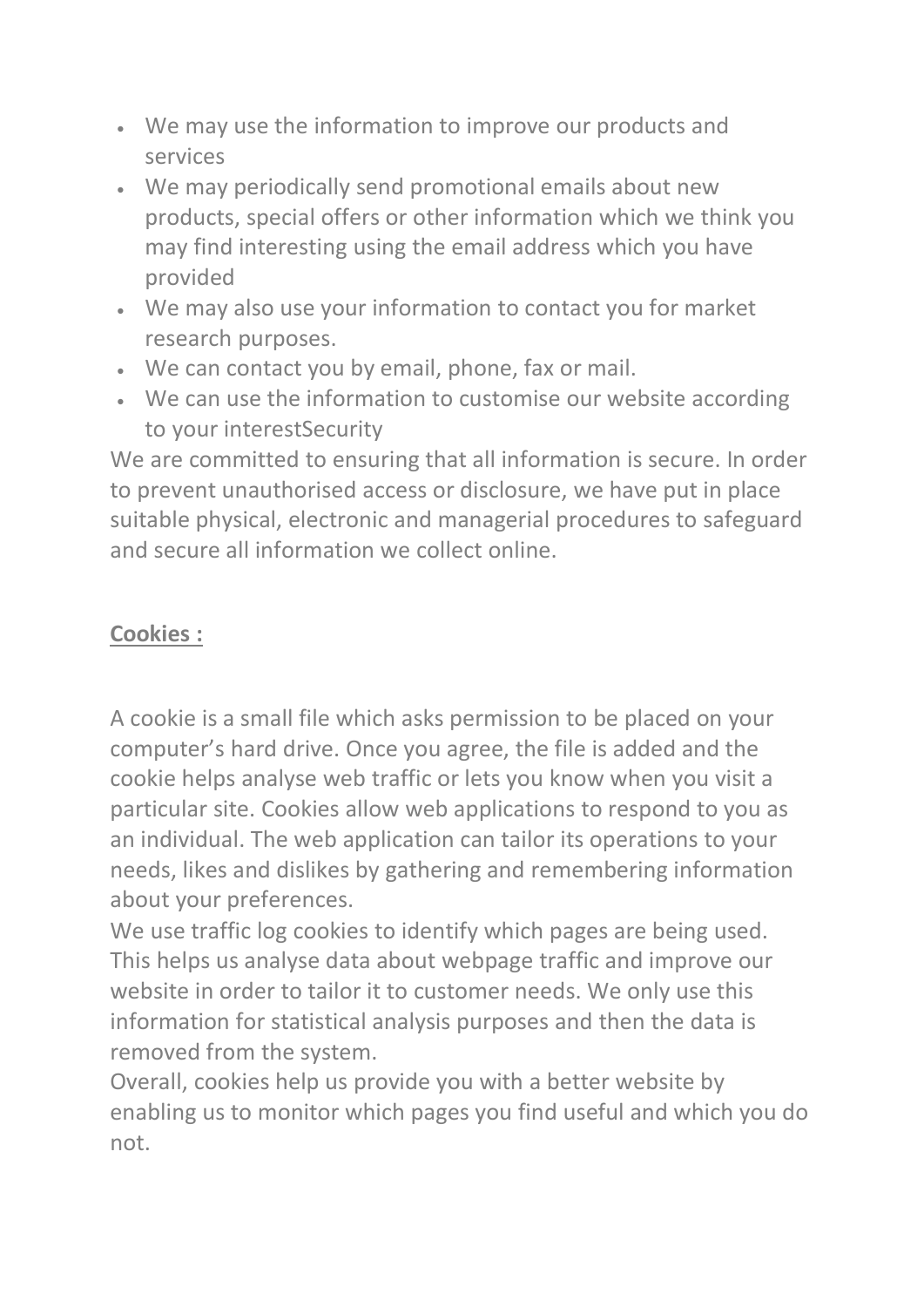A cookie in no way gives us access to any computer or any information about you, other than the data you choose freelay to share with us.

You can choose to accept or decline cookies on our website. Most web browsers automatically accept cookies, but you can usually modify your browser setting to decline cookies if you prefer or not. This may prevent you from taking full advantage of our website.

### **Links :**

Our website may contain links to other websites.

However, once you have used these links to leave our website, you should note that we do not have any control over that other website. Therefore, we cannot be responsible for the protection and privacy of any information which you provide when visiting such sites and such sites are not governed by our privacy statement. You should look at the privacy statement off the website you are visiting!

## **Personal info:**

## You may choose to restrict the collection or use of your pivate and personal information as following:

- $\checkmark$  Whenever you are asked to fill in a form on the website, look for the box that you can click to indicate that you do not want the information to be used by anybody for direct marketing purposes
- $\checkmark$  if you have previously agreed to us using your personal information for direct marketing purposes, you may change your mind at any time by emailing us at [info@ecosolartechnics.com](mailto:info@ecosolartechnics.com)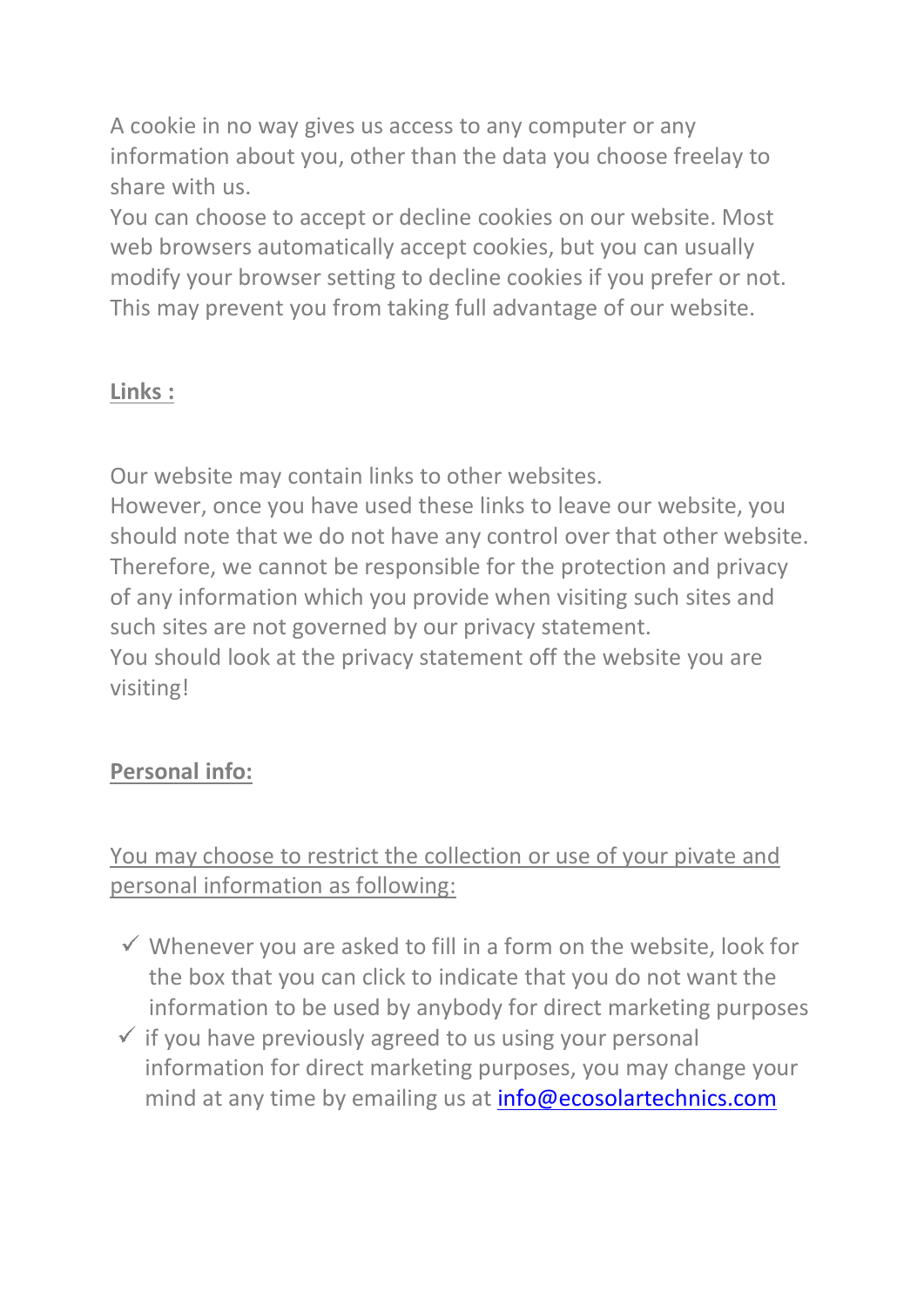- $\checkmark$  We will not sell, distribute or lease your private and personal information to third parties unless we have your permission or are required by law to do so.
- $\checkmark$  We may use your personal information to send you promotional information about third parties which we think you may find interesting if you tell us that you wish this to happen.
- $\checkmark$  You may request details of private and personal information which we hold about you under the Data Protection Act 1998.
- $\checkmark$  A fee will be payable if you would like a copy of the information.
- $\checkmark$  If you believe that any information we are holding about you is incorrect or not complete, please email us at the above address. We will correct any information found to be not corect.

#### **Terms and Conditions**

We welcome you to our website.

- $\checkmark$  If you continue to browse and use our website, you are agreeing to comply with and be bound by the following terms and conditions of use, which together with our privacy policy govern www.ecosolartechnics.com relationship with you in relation to this website.
- $\checkmark$  If you disagree with any part of these terms and conditions, please do not use the website www.ecosolartechnics.com
- The term 'www.ecosolartechnics.com' or 'us' or 'we' refers to the owner of this website. The term 'you' refers to the user or viewer of this website.

#### **The use of our website is subject to the following terms:**

 $\checkmark$  The content of the pages of our website www.eco-solar.es is for your general information and use only.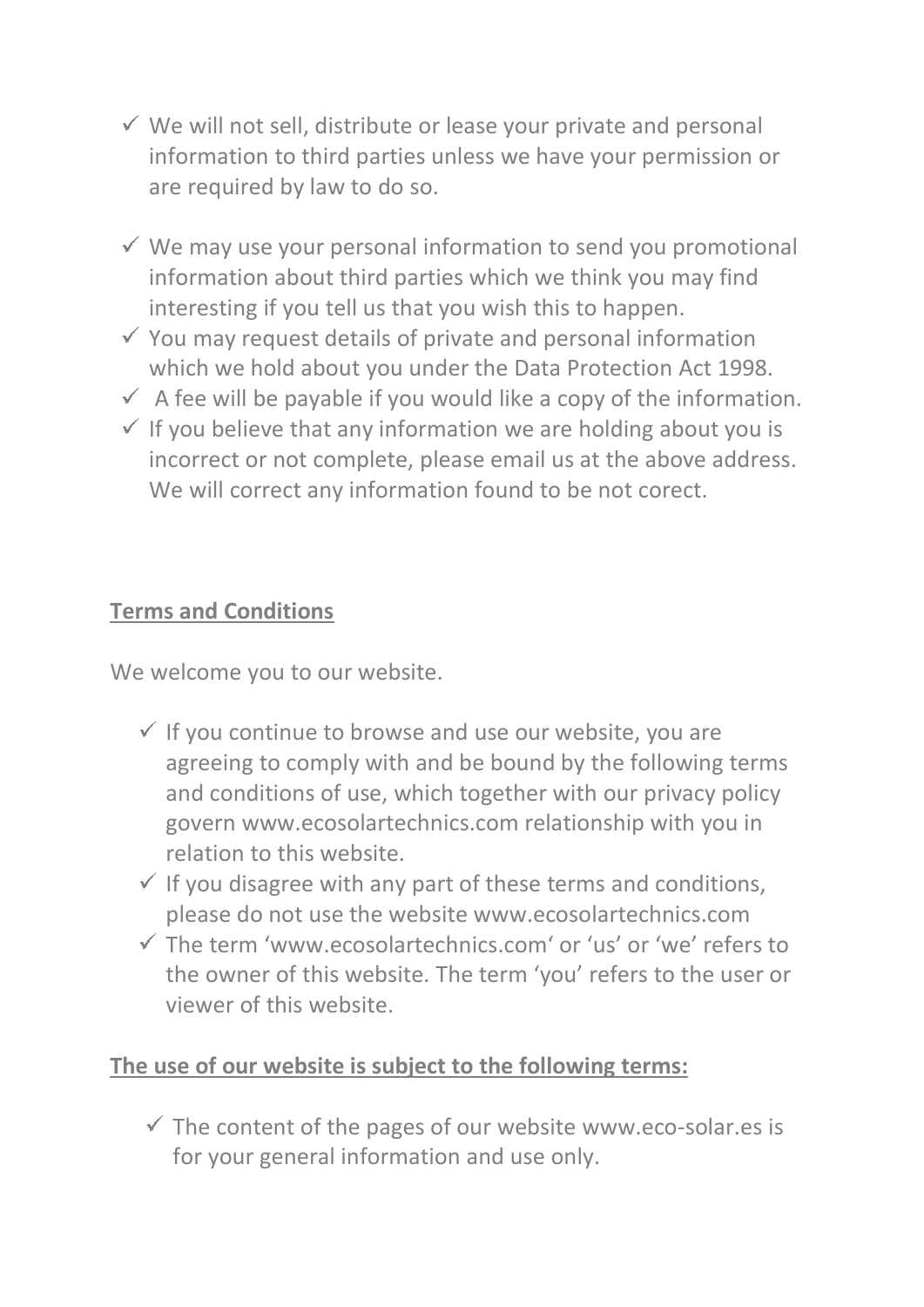- $\checkmark$  They are subject to change without any notice at all.
- $\checkmark$  This website uses cookies to monitor browsing preferences.
- $\checkmark$  If you do allow cookies to be used, the following personal information may be stored by us for use by third parties: IP Address
- $\checkmark$  Neither we nor any third parties provide any warranty or guarantee as to the accuracy, timeliness, performance, completeness or suitability of the information and materials found or offered on this website for any particular purpose.
- $\checkmark$  You acknowledge that such information and materials may contain inaccuracies or errors and we expressly exclude liability for any such inaccuracies or errors to the fullest extent permitted by law
- $\checkmark$  Your use of any information or materials on our website is entirely at your own risk, for which we shall not be liable.
- $\checkmark$  It shall be your own responsibility to ensure that any products, services or information available through our website meets your specific requirements.
- $\checkmark$  Our website contains material which is owned by or licensed to us.
- $\checkmark$  This material includes, but is not limited to, the design, layout, look, appearance and graphics , foto's.
- $\checkmark$  All reproduction is prohibited other than in accordance with the copyright notice, which forms part of these terms and conditions.
- $\checkmark$  All trade marks reproduced in this website which are not the property of, or licensed to, the operator are acknowledged on the website.
- $\checkmark$  Unauthorised use of this website may give rise to a claim for damages and be a criminal offence.
- $\checkmark$  Your use of this website and any dispute arising out of such use of the website is subject to the laws of the European Union (EU)
- $\checkmark$  This website may also include links to other websites.